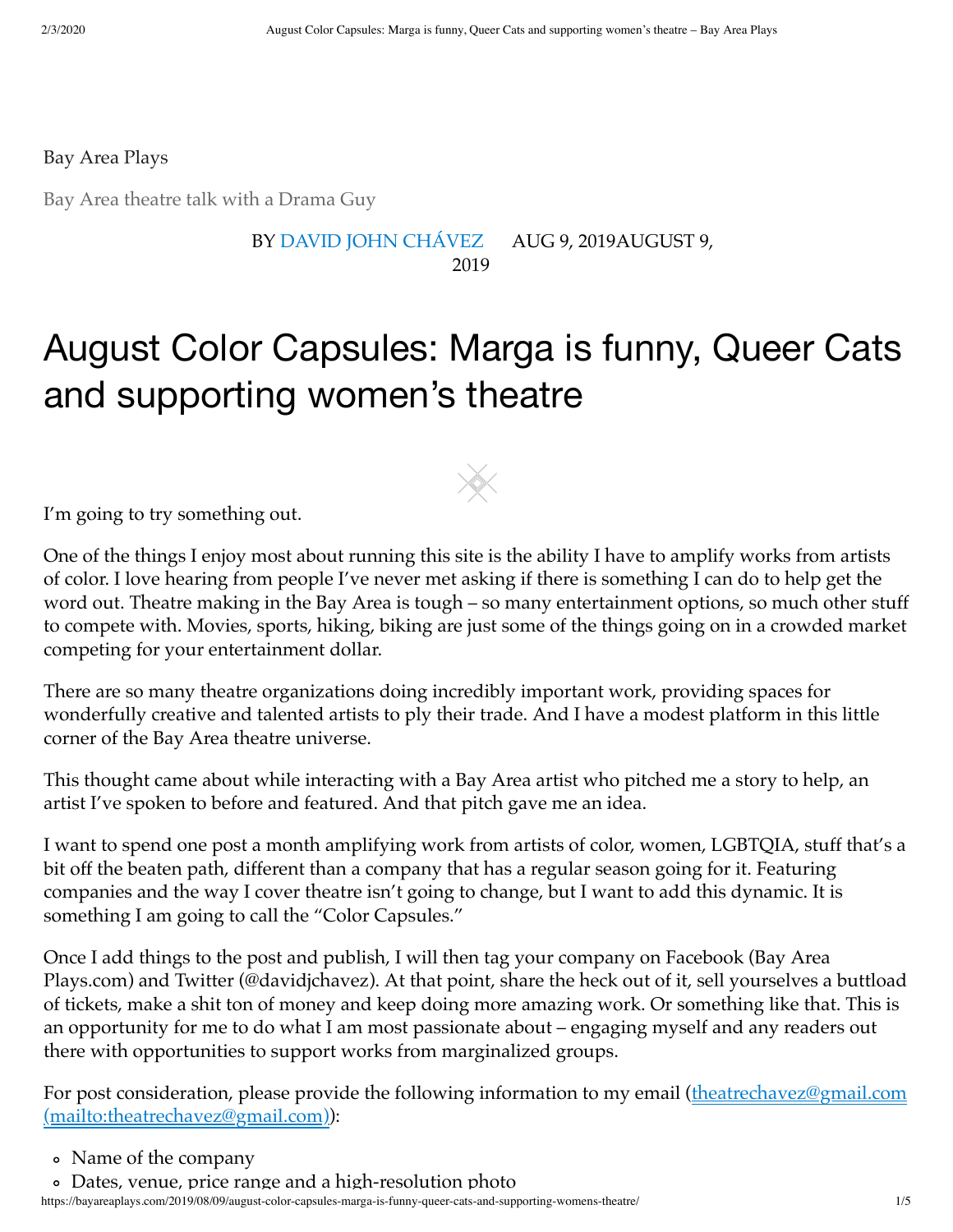- In the subject line, please put 'Color Capsules'
- A couple of [quotes](#page-0-0) about the project. I won't be conducting interviews but if I can get some quotes to consider, that would be awesome.

My goal will be to publish something the first of every month. I'm going to do everything I can to make that happen. Submission deadline is a week before on the  $25<sup>th</sup>$ .

Here are a few capsules for August to get the party started:

### **GOMEZ AND FRIENDS WANNA CRACK YOU UP**



Thursday night, Aug. 8<sup>th</sup>, Bay Area actor and comedian Marga Gomez kicked off a project where she is curating and booking a monthly event at Brava Women in the Arts in their new cabaret space. "Who's Your Mami Comedy" got started with a sellout and tickets are on sale for their September offering. It's a show rooted in Gomez' own history as one of the first openly lesbian performers in the nation. She performs all over the country and is well known for multiple critically acclaimed one person shows and has seen an industry dominated by males and wants to help.

"Our shared goal is to provide audiences with an alternative to male dominated standup in San Francisco, by turning our cabaret stage over to outstanding comedians who don't get equal time: women, people of color, LGBT+ and political comedians in general," said Gomez. "This is how I started in standup in the 80's, playing at a cabaret that celebrated underrepresented voices and an audience hungry to hear something that "questions authority."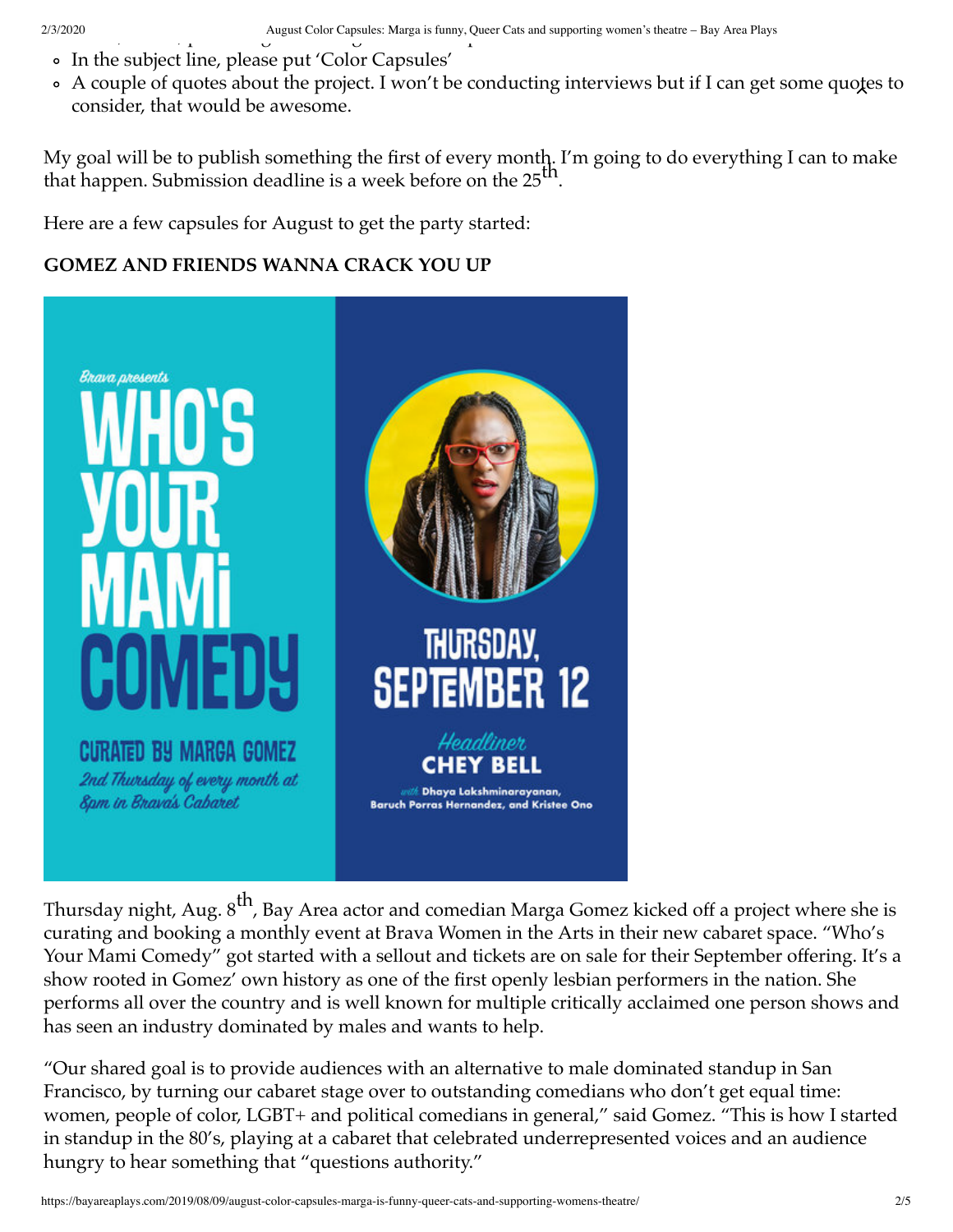The show runs on the second Thursday of every month, with the next performance scheduled for Sept.  $12^{\text{th}}$ . All seats are general admission and are \$10.

[Tickets and more information: https://www.brava.org/all-events/2019/8/8/whos-your-mami-comedy](https://www.brava.org/all-events/2019/8/8/whos-your-mami-comedy) (https://www.brava.org/all-events/2019/8/8/whos-your-mami-comedy)

## **EMERGING THEATRE COMPANY 'QUEER CATS' READY TO SCRATCH**



An emerging queer theatre company is readying for a new show at San Francisco's Potrero Stage. "The Gay Divorce Play" runs for two weeks beginning on Aug.  $15^{\text{th}}$  is an immersive interactive theater ritual of a queer marriage dissolution party produced by Queer Cat Productions. The three founders, Carson Beker, Nicole Jost and Nara Dahlbacka were students in the San Francisco State MFA program and turned their playwriting skills into a full-fledged company.

The company's focus is to create playful, perspective-queering, boundary-pushing theater and immersive experiences at the intersection of theater, games, and storytelling.

"The Bay Area has a strong LGBTQ community with a rich history and deep roots," said Jost. "We wanted to engage that community with boundary-pushing, genre-defying art that not only presents queer characters, but 'queers' storytelling itself."

https://bayareaplays.com/2019/08/09/august-color-capsules-marga-is-funny-queer-cats-and-supporting-womens-theatre/ 3/5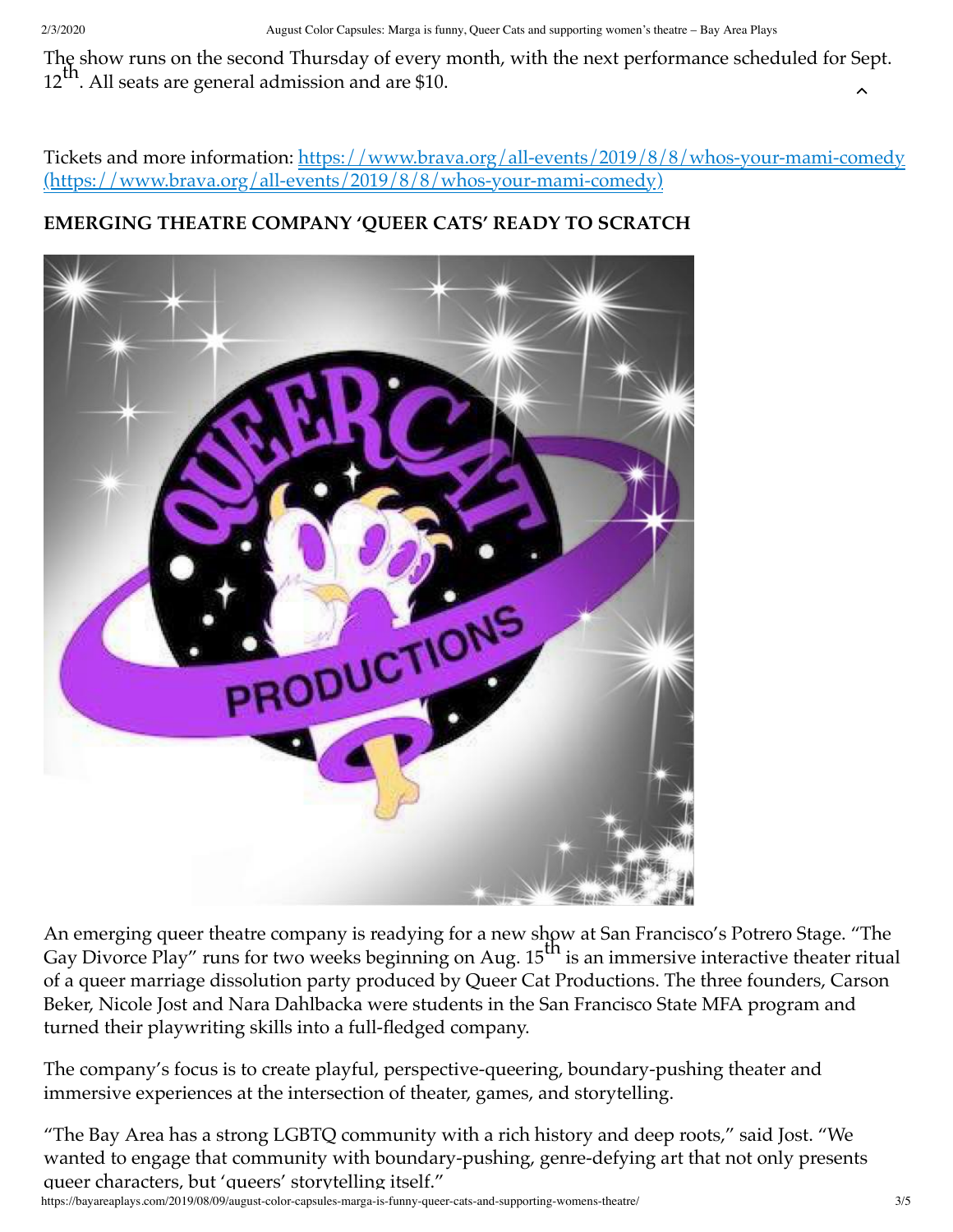The experience lasts about two hours, during which time audience members will be called upon to bear witness, take sides, misbehave, eat, drink, and consider: What is a queer marriage? Is marriage [queer?](#page-0-0) Can you fall out of love? What does it mean to be monstrous in a relationship? What is queer intimacy?

What is love? And what does it mean when two people who once loved one another separate or when a play ends: are we a community of friends, colleagues, and families, or are we just strangers in a room?

To learn more about Queer Cat Productions and purchase tickets, visit [https://www.queercatproductions.com/ \(https://www.queercatproductions.com/\)](https://www.queercatproductions.com/)

### **SUPPORT WOMEN IN THEATRE!**



## bayareawomenstheatrefestival.com

The Bay Area is gearing up for next year's Bay Area Women's Theatre Festival, slated to take place over three months beginning in March. The festival is made up of writers, actors, producers, directors, artists, designers, and technicians who care about gender equality and whose mission is to create, produce, and promote extraordinary theatre by women+ and non-binary artists.

It takes a ton to get something like this off the ground, and clearly, one of the biggest necessities is money. The festival organizers are doing much to fund raise and can certainly use help big and small to make sure these critical voices are heard.

https://bayareaplays.com/2019/08/09/august-color-capsules-marga-is-funny-queer-cats-and-supporting-womens-theatre/ 4/5 To make a financial contribution, check out the groups **fundraising page** [\(https://www.flipcause.com/secure/cause\\_pdetails/NTQ2ODk=\). Ther](https://www.flipcause.com/secure/cause_pdetails/NTQ2ODk=)e are also fundraisers held in various locations, the next one taking place on Monday, Aug. 26th at Farley's East in Oakland, where 20